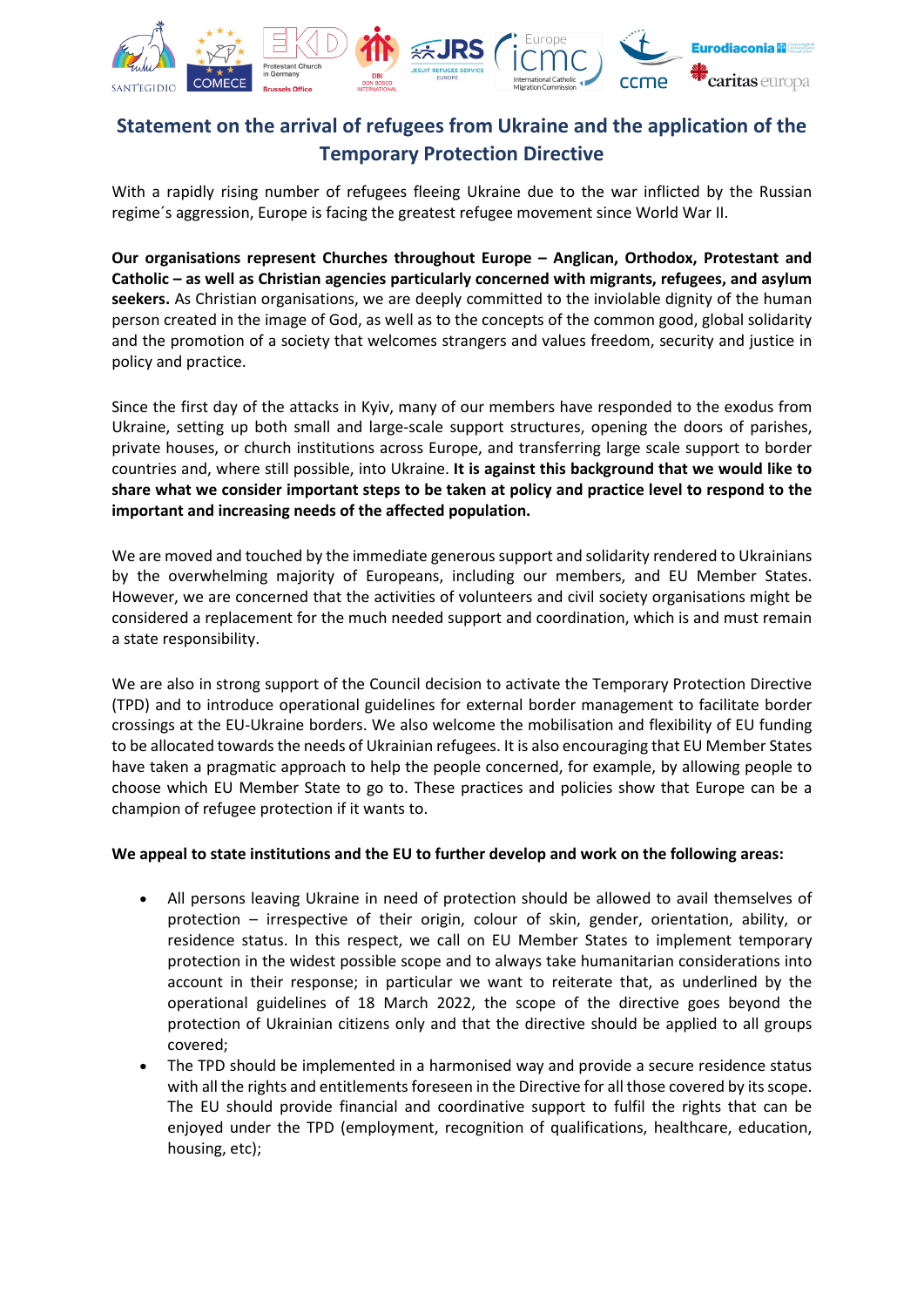- The TPD should be applied to all Ukrainians who were on EU territory before  $24<sup>th</sup>$  February 2022 with a pending legal status application, and returns should be stopped in line wit[h](https://www.refworld.org/pdfid/621de9894.pdf) [UNHCR position on returns to Ukraine;](https://www.refworld.org/pdfid/621de9894.pdf)
- The notion of close and dependent relatives in the TPD must be generously interpreted;
- In case neighbouring countries' capacities are stretched and they request support in the form of relocation, Member States should come forward in offering relocation placements and the European Commission should take a coordinating role in this process. Individual preferences and consent on the location should be taken into account (e.g. special ties, family unity);
- Self-distribution of refugees within EU Member States must be underpinned by support in order to protect vulnerable groups who face difficulty travelling (for example, people with disabilities). For those who have no networks in EU countries and are unaware of their rights or where to go, assistance in accessing transportation and services must be provided;
- The Solidarity Platform should be utilised to make relocation possible and implement responsibility sharing, as well as to coordinate disbursement of EU funds to where it is most needed;
- Capacity should be built up, especially in Member States that have not yet dealt with such a large number of people coming to their country, by swiftly and efficiently putting in place support and (national) coordination structures to allow for access to social benefits, employment, language classes and other rights to avoid the risk of exploitation, as stated in the TPD;
- Volunteer welcoming and private housing initiatives should be supported, while encouraging minimum standard setting, safeguarding and timely state provision of information on accessing rights and legal status and transition to permanent housing;
- While acknowledging the difficulty of ensuring reliable media coverage at the border of Ukraine, the European Union Institutions should ensure that alleged discrimination against people of colour or minority groups such as Roma when trying to enter the EU is investigated and addressed;
- Support systems for the most vulnerable should be activated and strengthened, such as (unaccompanied) minors, victims of trauma, as well as victims of human trafficking. The setup of robust systems and practises should include the drafting, publication, and dissemination of protection and safeguarding policies and mechanisms, and the establishment of safe recruitment policies and practises for persons and organisations working with refugees;
- Special attention should be given to the needs of women to ensure that they are protected from human traffickers and gender-based violence during their journey and upon reception. Access to the labour market, gender-sensitive reception facilities, and financial assistance should be provided to prevent trafficking, exploitation, and recruitment into irregular work;
- Special attention should be given to the needs of children and unaccompanied minors to grant them access to guardians or equivalent specialised childcare staff, prevent placement in institutions, access to education, and ensure that safeguarding concerns are taken into consideration during the reception phase, including when done through private individuals;
- Funds that have been made available should be flexible in scope of utilisation, easily accessible for civil society and Member States, and should be prioritised to sustain pre-existing activities. Funding should also be allocated to support the Republic of Moldova to assist refugees;
- Scapegoating and hate speech against Russian and Russian speaking citizens in the EU should be acknowledged and denounced, whilst the Russian regime should be recognised and condemned as aggressors and instigators of the war;
- An ongoing commitment of protection to other groups of refugees and asylum seekers should be maintained by not neglecting, discriminating against, or diverting resources from them, particularly those stuck on the EU's border, and ambitious commitments to step up resettlement should be maintained.